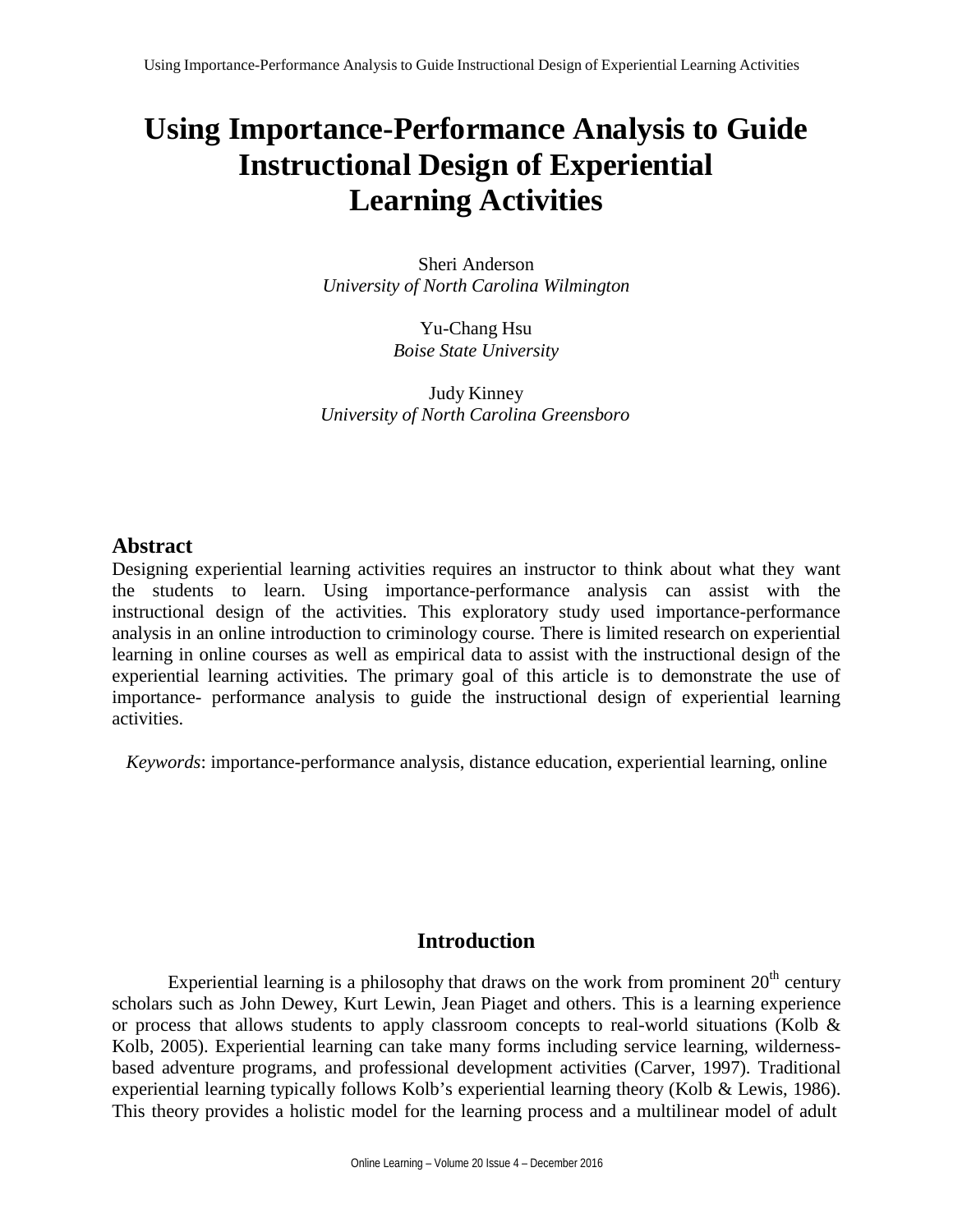development (Kolb, Boyatzis, & Mainemelis, 2001). Kolb's experiential learning theory is based on a four-stage learning cycle: concrete experience, reflective observation, abstract conceptualization, and active experimentation. Effective learning has been observed when learners progress through the cycle.

The benefits of experiential learning have been well established (Waldner, McGory, & Widener, 2010), as research has shown that students in experiential learning courses had more positive course evaluations (Markus, Howard, & King, 1993). Other research supports positive beliefs and values toward service and community (Cohen & Kinsey, 1994), higher academic achievement (Boss, 1994), and positive impact on personal, attitudinal, moral, social, and cognitive outcomes (Giles & Eyler, 1994).

Higher education enrollment is increasing according to the Institute of Education Statistics (IES). There are approximately 17 million students enrolled in higher education institutions in the United States; that number is predicted to jump to over 20 million by 2021. Online enrollment has increased from 1.2 million students in 2002 to 7.1 million students in 2012 (Allen & Seaman, 2014). Online course offerings are also growing to accommodate a diverse student audience. According to the National Center for Educational Statistics from 2000- 2012, distance education program enrollment went from 2% in 2000 to 16.3% in 2012 (The Condition of Education, 2014).

As more courses and programs offer online options, it also becomes important to integrate and research experiential learning in online courses. Waldner, McGorry, and Widner (2012) noted very limited research with regards to online experiential learning. The few empirical studies that have been conducted on online experiential learning have identified common challenges and best practices but have conducted case study or descriptive research without reporting results. In addition, many of these studies failed to compare what is important to students to how they perceived their performance.

# **Literature Review**

## **Kolb's Experiential Learning Theory**

John Dewey developed a philosophy of education that describes the process of infusing experiences into the learning environment. This philosophy has become the foundation for experiential learning theory. Through an extensive review of Dewey's philosophy, Giles and Eyler (1994) identified nine components to consider for experiential learning: continuity of experience, citizenship, interaction, inquiry, reflection, educative products, concrete and abstract knowledge, the great community, and democracy. By implementing experiential learning theory, students experience both process and outcomes (Carver, 1997). Students are able to apply knowledge and skills gained in the classroom through real-world experience. One of the key factors in Dewey's philosophy is creating individual learning experiences through reflection (Deans, 1999).

Kolb further developed the experiential learning theory based on Dewey's philosophy and Piaget's psychology for experiential learning implementation. Kolb's experiential learning theory includes four learning activities: concrete experience, reflective observation, abstract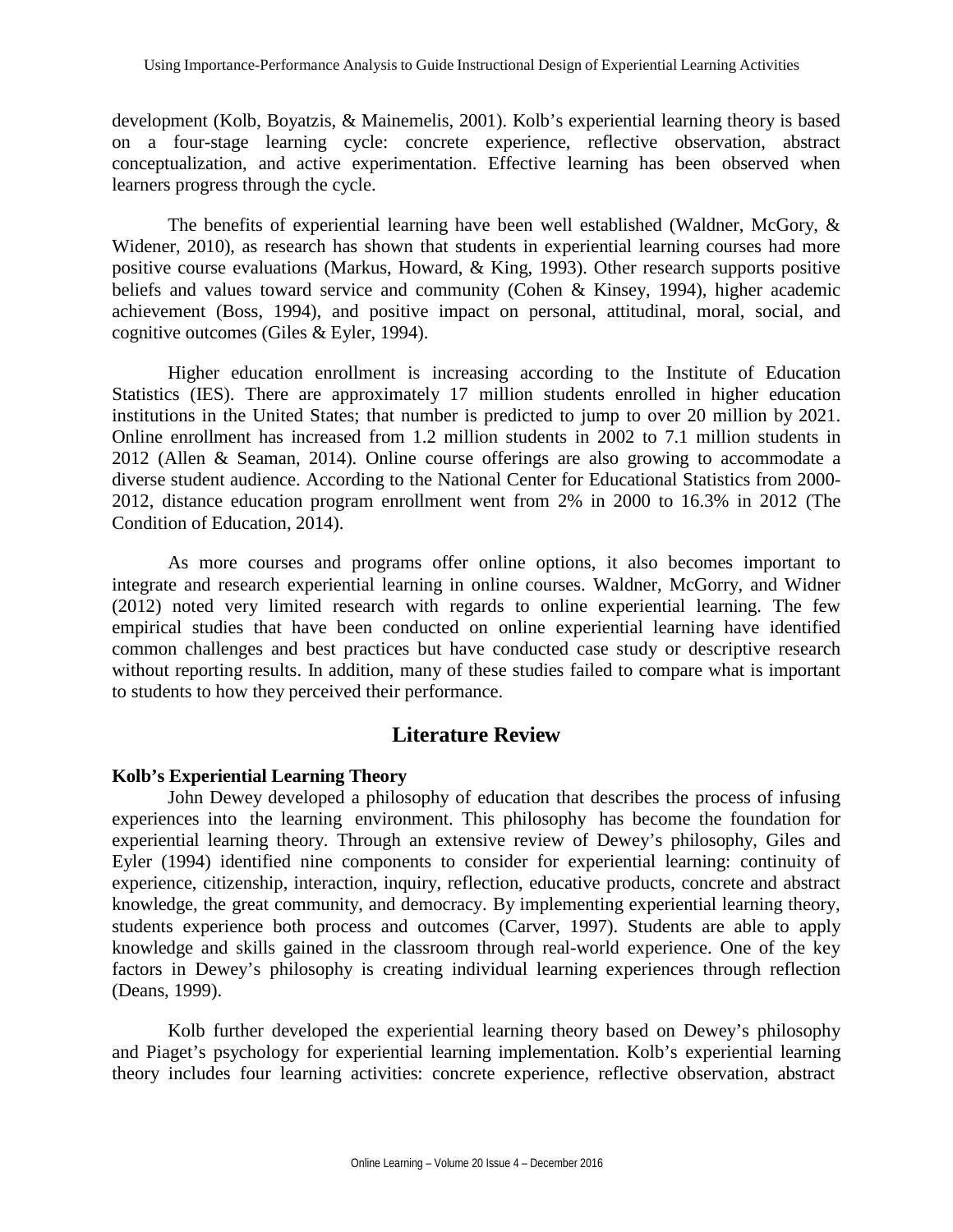conceptualization, and active experimentation (Petkus, 2000; Kolb & Lewis, 1986). Experiential learning theory is a holistic model of learning processes and a model for adult development.

The experiential learning theory is based on a learning cycle where two activities are for grasping experience: concrete experience and abstraction conceptualization. The other two activities are for transforming that experience: reflective observation and active experimentation.

Through experiential learning, the learner experiences all four activities. Concrete experience is the basis for reflective observation (Kolb & Kolb, 2009). These reflections are conformed into abstract conceptualizations from which students may draw new conclusions. These conclusions are then integrated into active experimentation. Together, these activities when integrated together create a positive experiential learning experience for students, community partners, and faculty (Kolb & Kolb, 2009).

Experiential learning involves teaching and learning strategies that can include community service or activities, hands on experience, and critical reflection (Waldner et al., 2010) to course concepts (McGorry, 2012). Research has supported the benefits of experiential learning. Eyler, Giles, Stenson, and Gray, (2001) identified 135 articles on experiential learning where 132 articles reported positive or neutral consequences. Faculty benefits included satisfaction in student learning and research; student benefits included critical analysis, application of knowledge in practical settings, and improved course satisfaction (Eyler et al., 2001).

## **Online Experiential Learning**

Online experiential learning is experiential learning that is incorporated into courses delivered in an online format. Malvey, Hamby, and Fottler (2006) defines it as

> . . . an electronic form of experiential education and [it] incorporates electronically supported experiential learning. It is delivered online and uses the Internet and state of the art technologies that permit students, faculty, and community partners to collaborate at a distance in an organized, focused, experiential service learning activity, which simultaneously promotes civic responsibility and meets community needs (p. 187).

Waldner et al. (2012) conducted a thorough review of experiential learning literature in an online environment using a three-pronged approach. The approach searched for literature using the peer review database ProQuest Central, an Internet search using Google and Google Scholar, and a search of journals dedicated to experiential learning. Only 18 journal articles and one book were found to be directly related to online experiential learning. The result of this extensive literature review established that there is little empirical research related to online experiential learning.

The studies in online experiential learning yielded the following results regarding best practices:

- Technology
- Communication
- Course design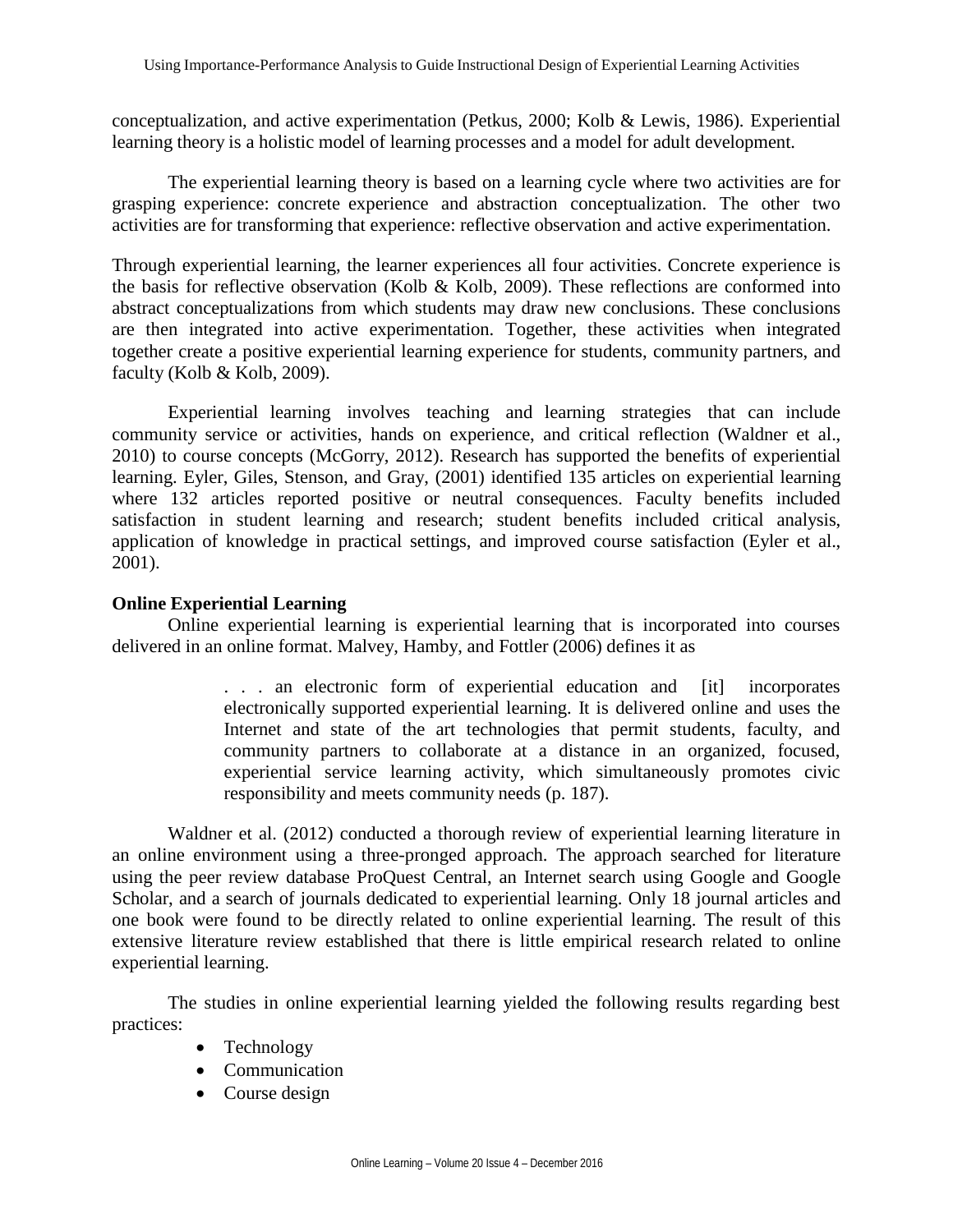Waldner et al. (2012) stated that specific technology should be identified to facilitate communication between the instructor, students, and potential community partner(s), and clear communication expectations should be established prior to course delivery and be included in the course design for students. Along with technology and communication expectations, course design should be taken into account since the integration of online experiential learning can increase instructor workload (Waldner et al., 2012). All parties including outside agencies, instructors and students, must be trained on the communication technology and have the technology tested prior to implementation. The instructor should partner with instructional designers for course design and technology support (Waldner et al., 2010). Course design should be "solid". Instructors should evaluate courses according to course design rubrics that have been established and validated to ensure there is a connection between the activities and the course goals (Waldner et al., 2012). The course should include clear instructions and explanations of reflective assignments, gather student input on the course and activities, and ensure communication expectations are included within the course design (Waldner et al., 2010; Waldner et al., 2012). In both cases, the students highly valued solving authentic real-world problems as noted on end-of-course evaluations.

McGorry (2012) conducted a case study research with two online marketing classes and two traditional marketing classes. This was a comparison study to determine if online experiential learning delivered the same benefits as traditional experiential learning based on self-reported perceptions of experiential learning outcomes using the Service Learning Benefit scale (SELEB). SELEB measures student perceptions of experiential learning activities. From this study, the author concluded there was no significant difference between the online group and the traditional group with regards to student perceptions but further studies should explore student grades and perceptions (McGorry, 2012).

## **Student Perceptions and IPA**

Student perceptions often have been used to gauge perceived achievement instead of measuring actual achievement (Karns, 2005). Students frequently are asked questions regarding whether the experiential activity deepened their learning, yet they typically are not asked what they feel is important prior to the experiential learning activity. Markus et al. (1993) researched student perceptions towards experiential learning and then compared the mean grade between the control class and the class that integrated experiential learning. Overall the mean grades in the experiential learning class were significantly higher.

Importance-performance analysis (IPA) has been applied in higher education in various contexts. It has typically been utilized in education for marketing and tourism courses (Oh, 2001). IPA has also been used for student evaluation of teaching and course design (Huybers, 2014; Lewis, 2004)

The importance survey is designed to be implemented at the beginning of the semester and could also be considered a pre-survey. The performance survey is deployed at the end of the semester is considered a post-survey. For the purposes of this paper, the surveys will be described in terms of importance and performance (pre-/post-). The SELEB importanceperformance survey consist of four factors: practical skills, interpersonal skills, citizenship, and personal responsibility. Twenty variables are associated with the four factors as seen in Table 1 (Toncar, Reid, Burns, Anderson, & Nguyen, 2006). The central distribution for importance and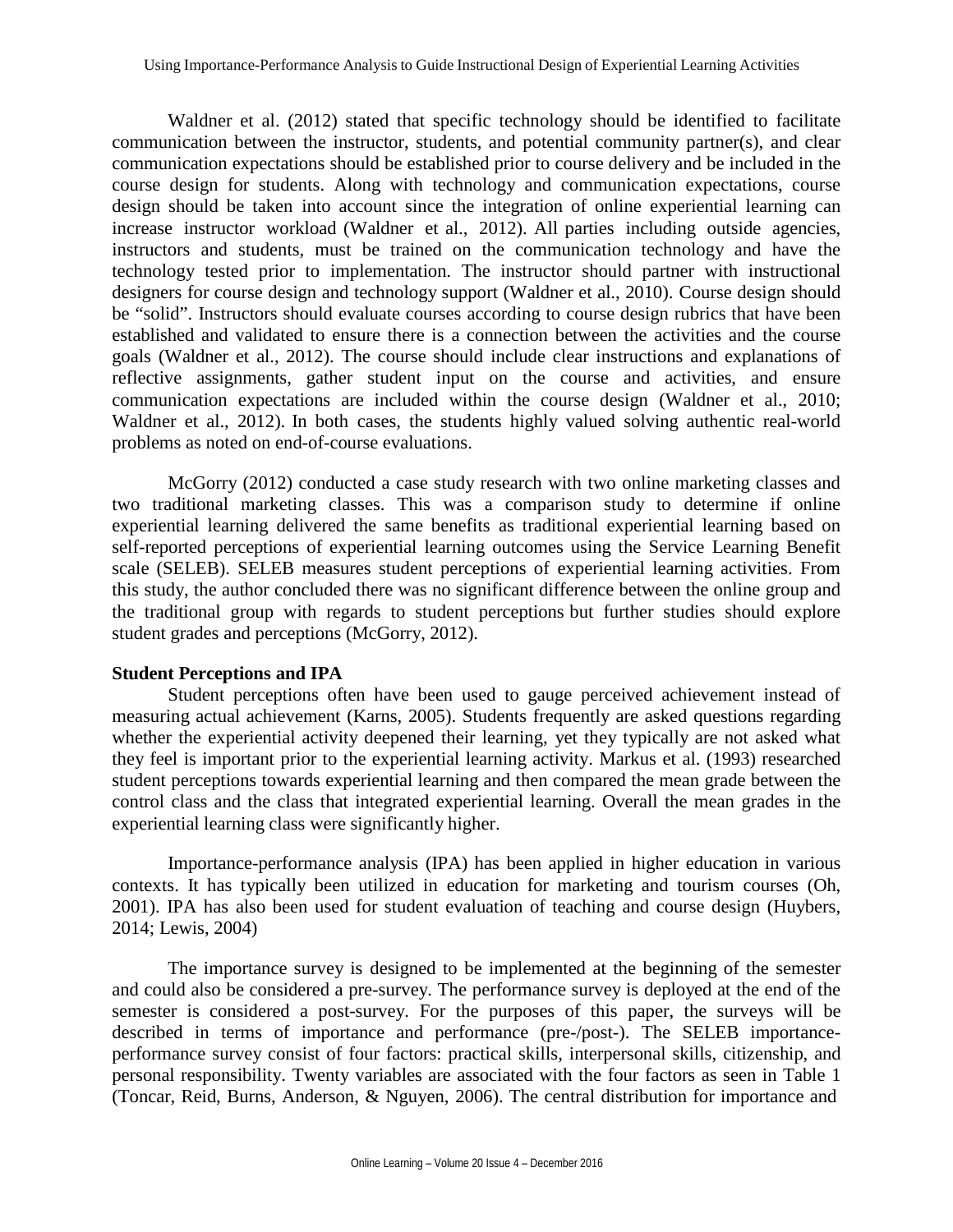performance are calculated (means or median) and the score is used to calculate the axis for a two-dimensional matrix called an action grid (Siniscalchi, Beale, & Fortuna, 2008). Figure 1 depicts what Ortinau, Bush, Bush, and Twible (1989) have defined for each quadrant: Data in the upper right quadrant (high importance/high performance) is "keep up the good work"; data landing in the upper and lower left quadrants (low importance/high performance and low importance/low performance) suggests overkill or low priority. Data landing in the lower right quadrant (high importance/low performance) indicates importance outweighs the ability. Importance-performance surveys have been used to guide changes in service industries but in this case, importance-performance is use to analyze the outcomes of the design of the experiential learning activity.



*Figure 1.* Importance-performance analysis (IPA)

After a review of the literature, there is a clear gap on effectively integrating online experiential learning into online asynchronous courses and whether students perceive online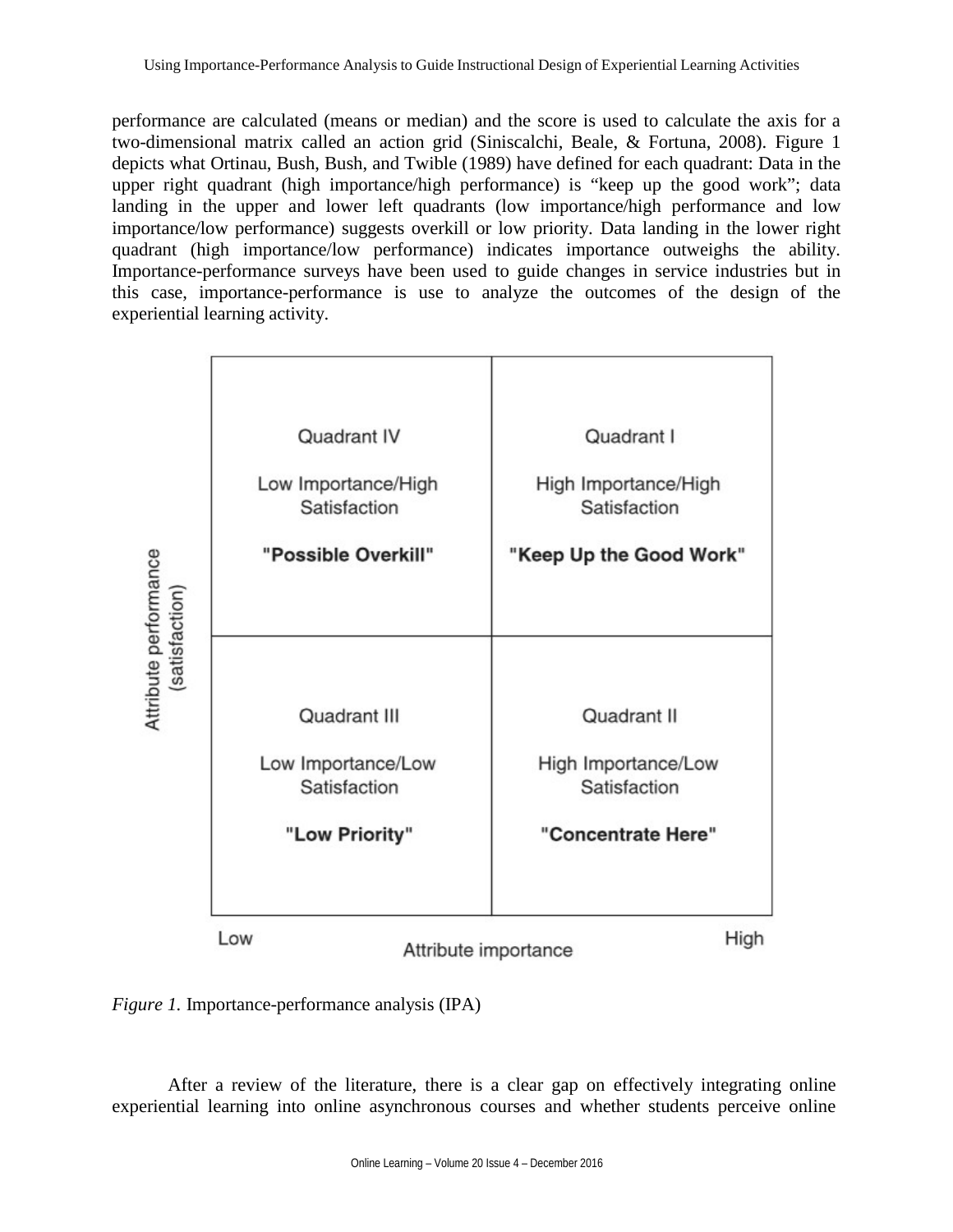experiential learning to be beneficial to their learning based on the importance of the skills learned. Also note that none of the online experiential studies discussed the actual results of surveys delivered nor included the surveys in the appendix.

#### **Methods**

#### **Research Strategy**

This quasi-experimental study explored students' perceptions regarding online experiential learning in terms of what they perceived to be important and how they performed. The study utilized an importance-performance analysis (IPA) method.

#### **Participants**

This study used an Introduction to Criminology course with majors and non-majors, which was delivered in fall 2014 during a fifteen-week semester. This is an undergraduate course at a mid-sized southeastern university in the United States. The asynchronous criminology course had 29 students. Students were recruited to participate in this study on a voluntary basis at the beginning of the semester. Students who chose to participate in the study, were assigned a random identification number which allowed the researcher to anonymously match survey data with grades for statistical analysis. Fifteen students completed both the importance and performance survey with a 51.7% response rate. This response rate falls in line with the recommended response rate for online surveys (Baruch & Holtom, 2008). Student demographics showed that 14 students age 18-30 and one student 31-50. There were 7 males and 8 females. There were a variety of student classifications including 2 freshmen, 3 sophomores, 6 juniors, and 4 seniors. Twelve students stated they were comfortable using computers and 3 who identified themselves as advanced. A majority of the students had taken online classes with 8 having taken 5-10 courses. Two students had taken 1-2, four had taken 3-4, and one had taken more than 10 online courses.

#### **Materials and Procedure**

The SELEB survey was used to gauge student perceptions of the experiential learning and questions relating to demographic data were added to the electronic survey. The SELEB scale is a self-report measure of student perceptions of the benefits of service learning. According to Toncar et al. (2006), the SELEB survey has been identified as a valid and reliable tool for assessing outcomes of student perceptions, value of experiential learning efforts from the student viewpoint, and evaluate the extent to which the experiential learning activity contributed to the learning objectives of the course. The Cronbach's alpha of the SELEB scale was calculated at .82 (McGorry, 2012). Toncar, et al.'s evaluation (2006) suggested the SELEB scale should be used to assess the benefits of experiential learning.

The importance SELEB scale includes a 12-item Likert scale on the importance of incorporating various items such as civic duty, connecting theory to practice, and workplace skills in course activities. This is given to the students at the beginning of the semester. The scale is  $1 - 7$  with 1 being not important and 7 being very important. The performance SELEB scale is a Likert 20-item scale with 1 indicating the project was not applicable and 7 being very applicable. The 20-item performance SELEB is deployed to the students at the end of the semester once the experiential learning activity had concluded. Table 1 displays the survey items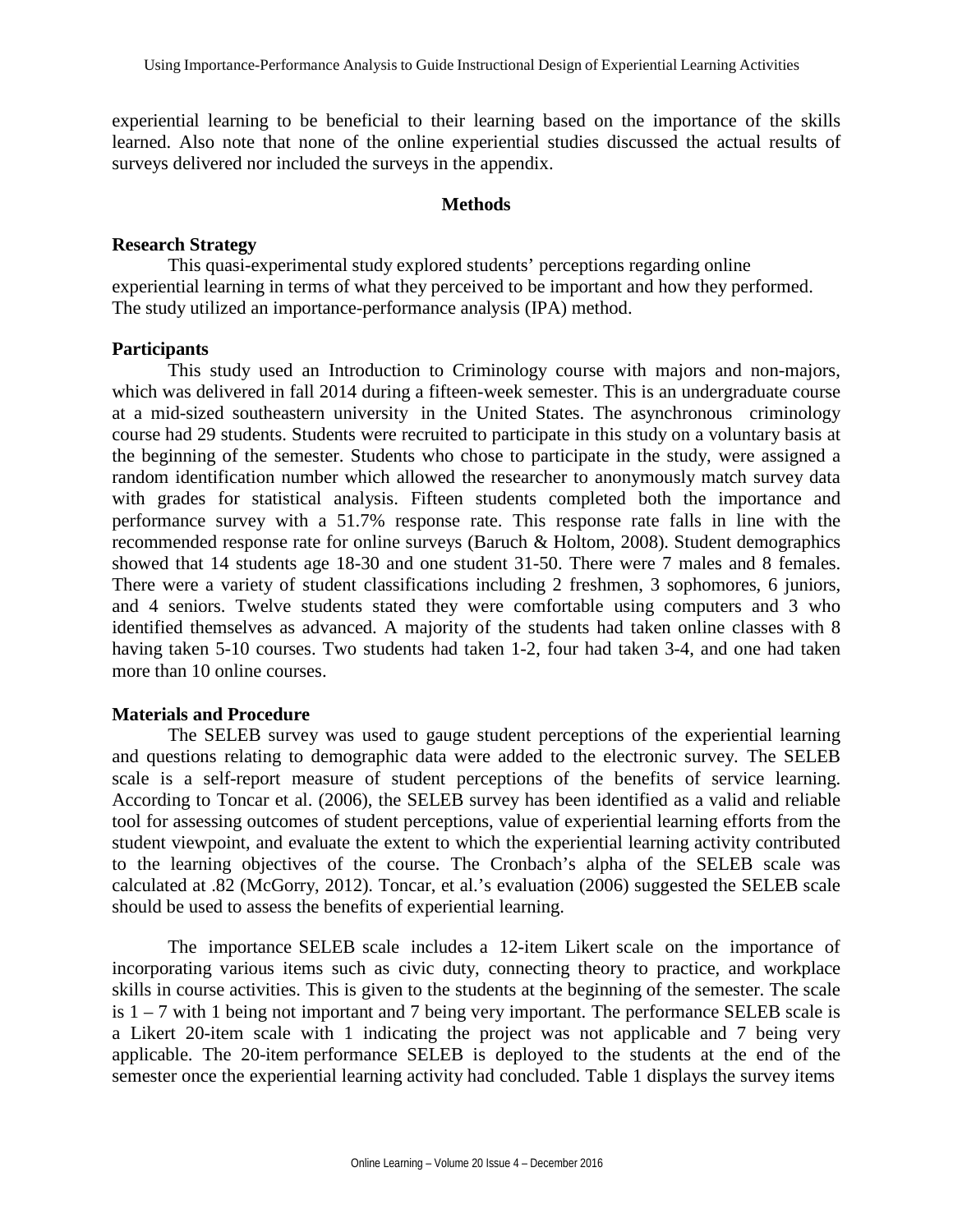and how each are associated with each main factor. There are four factors associated with the twenty variables.

#### Table 1

*Factors and Associated Variables of the SELEB Scale*

| <b>Practical Skills</b>                                                        | <b>Interpersonal Skills</b>                              | Citizenship                                                                 | Personal<br>Responsibility                                                          |
|--------------------------------------------------------------------------------|----------------------------------------------------------|-----------------------------------------------------------------------------|-------------------------------------------------------------------------------------|
| Applying Knowledge<br>to the "Real World"                                      | Person growth                                            | Understanding<br>cultural and racial<br>differences                         | Caring relationships                                                                |
| Problem Analysis and<br><b>Critical Thinking</b><br>Social Self-<br>Confidence | Ability to work well<br>with others<br>Leadership Skills | Social responsibility<br>and citizenship skills<br>Community<br>involvement | Being trusted by<br>others<br>Empathy and<br>sensitivity to the<br>plight of others |
| <b>Conflict Resolution</b>                                                     | <b>Communication skills</b>                              | Ability to make a<br>difference in the<br>community                         |                                                                                     |
| Workplace skills                                                               |                                                          |                                                                             |                                                                                     |
| Skills in Learning<br>from Experience                                          |                                                          |                                                                             |                                                                                     |
| <b>Organizational Skills</b>                                                   |                                                          |                                                                             |                                                                                     |
| <b>Connecting Theory</b><br>with Practice                                      |                                                          |                                                                             |                                                                                     |

The instructor included a summary of the study on Blackboard ©, the Learning Management System (LMS) at the university, for the students. The 12-Likert scale importance SELEB survey and questions pertaining to demographic information was given electronically to the students at the beginning of the semester. The survey included class status, age, sex, major, previous experience with online learning, and classification of "on-campus" or "distance education" student. At the end of the semester, the 24-Likert questions performance SELEB was deployed electronically to the participants that gauged student perceptions towards the criminal justice in action activity, which was the experiential learning activity that spanned the semester, at the end of the semester.

## **Criminal Justice in Action**

For the experiential learning project, students were asked to identify a location in their community to visit and observe. The students were required to conduct two one-hour-long observations. Prior to community observations, students wrote an essay which included expectations and intentions based on the class materials. Students also completed the importance-SELEB scale to assess their perceptions towards experiential "community-based" learning. Once students completed their observations, they were paired with another student in the class to create a final presentation of their findings and explain how the observations related to the class materials. The students created a blog, a letter to the editor, or a voice-over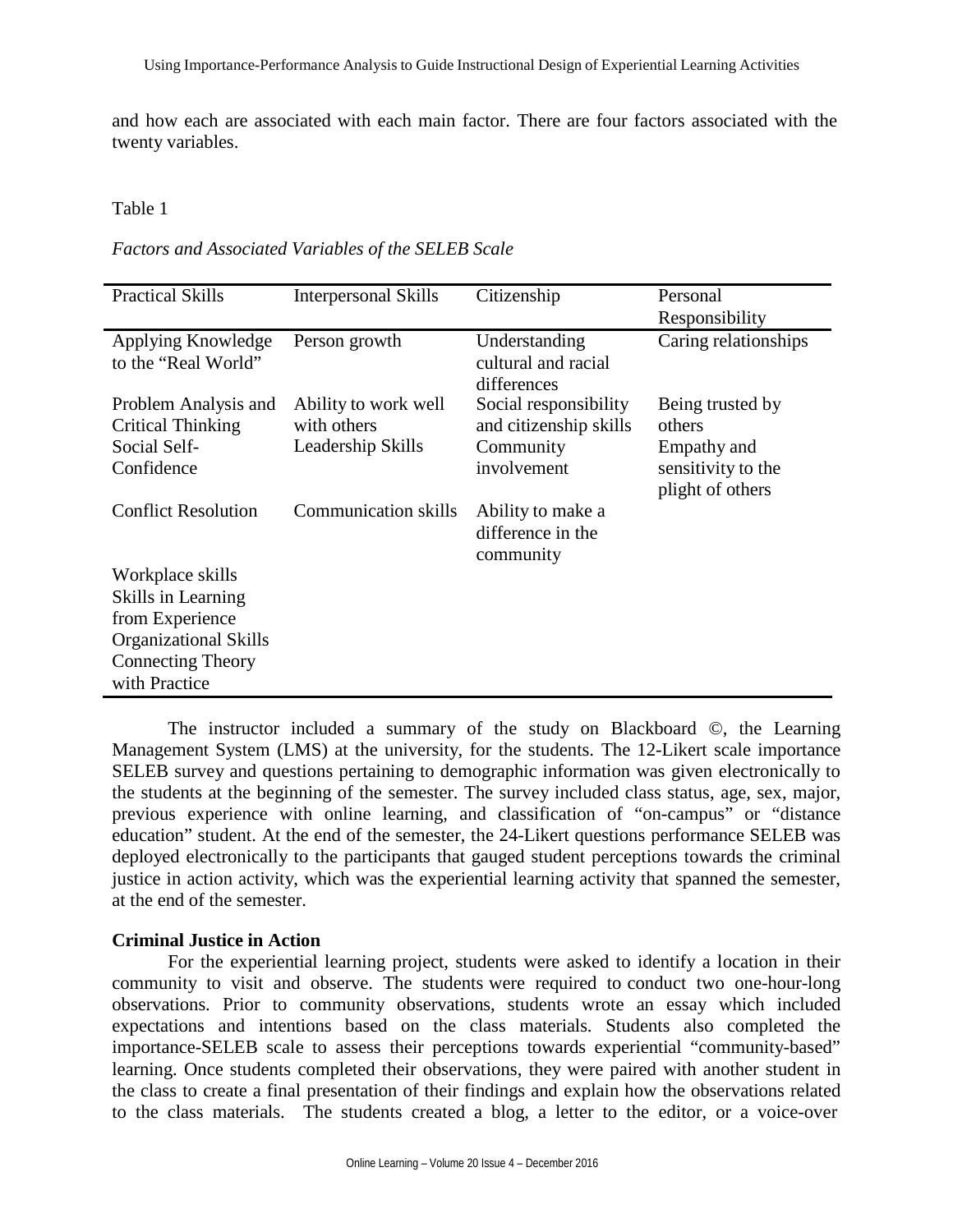PowerPoint presentation. Finally, students were asked to compose a critical reflection essay on their experience and complete the performance-SELEB survey to assess their perceptions towards the "community-based" experiential learning.

#### **Data Analysis**

IPA was used to analyze student perceptions and performance. This data was used to construct a two-dimensional matrix where importance is depicted on the y-axis and performance is depicted on the x-axis. The gridlines for the IPA graphs are determined by the overall mean of Importance  $= 6.02$ ) and Performance ( $= 4.85$ ).

A paired-samples t-test was conducted to evaluate the impact of the experiential learning assignment using importance-performance scale. There was a significant difference between importance and performance for all associated variables except for the Applying Knowledge to the Real World. There was a statistically significant decrease in the performance scores. Table 2 displays the mean scores for the four main factors of the SELEB survey. There was a decrease in the mean from importance to performance.

Table 2

| Mean comparison of the SELEB factors |  |  |
|--------------------------------------|--|--|
|                                      |  |  |

| Factors                 | Importance | Performance |  |
|-------------------------|------------|-------------|--|
| <b>Practical Skills</b> | 6.03       | 4.92        |  |
| Interpersonal Skills    | 6.02       | 4.69        |  |
| Citizenship             | 6.04       | 4.85        |  |
| Personal Responsibility | 5.96       | 4.41        |  |

A paired-samples t-test was conducted to analyze the four main factors comparing the importance to the performance. Practical skills resulted in a decrease from importance  $(M =$ 6.033, *SD* = .949) to performance (*M* = 4.748, *SD* = 1.858), *t* (14) = -3.335, *p* = .005 (two-tailed). The mean decrease in the practical skills scores was -1.293 with a 95% confidence interval ranging from .458 to 2.112. The eta squared statistic (.44) indicated a moderate effect size. Interpersonal skills resulted in a decrease from importance  $(M = 5.952, SD = 1.579)$  to performance ( $M = 4.446$ ,  $SD = 1.544$ ),  $t(13) = -4.415$ ,  $p = .001$  (two-tailed). The mean decrease in the interpersonal scores was -1.506 with a 95% confidence interval ranging from .769 to 2.242. The eta squared statistic (.60) indicated a moderate effect size. Citizenship skills resulted in a decrease from importance ( $M = 6.044$ ,  $SD = .871$ ) to performance ( $M = 4.60$ ,  $SD = 1.929$ ), *t*  $(14) = -3.3511$ ,  $p = .003$  (two-tailed). The mean decrease in the citizenship scores was  $-1.444$ with a 95% confidence interval ranging from .562 to 2.326. The eta squared statistic  $(0.47)$ indicated a moderate effect size. Personal responsibility skills resulted in a decrease from importance ( $M = 5.892$ ,  $SD = .1.583$ ) to performance ( $M = 4.446$ ,  $SD = 1.544$ ),  $t(13) = -4.206$ , *p* = .001 (two-tailed). The mean decrease in the personal responsibility scores was -1.446 with a 95% confidence interval ranging from .703 to 2.189. The eta squared statistic (.58) indicated a moderate effect size.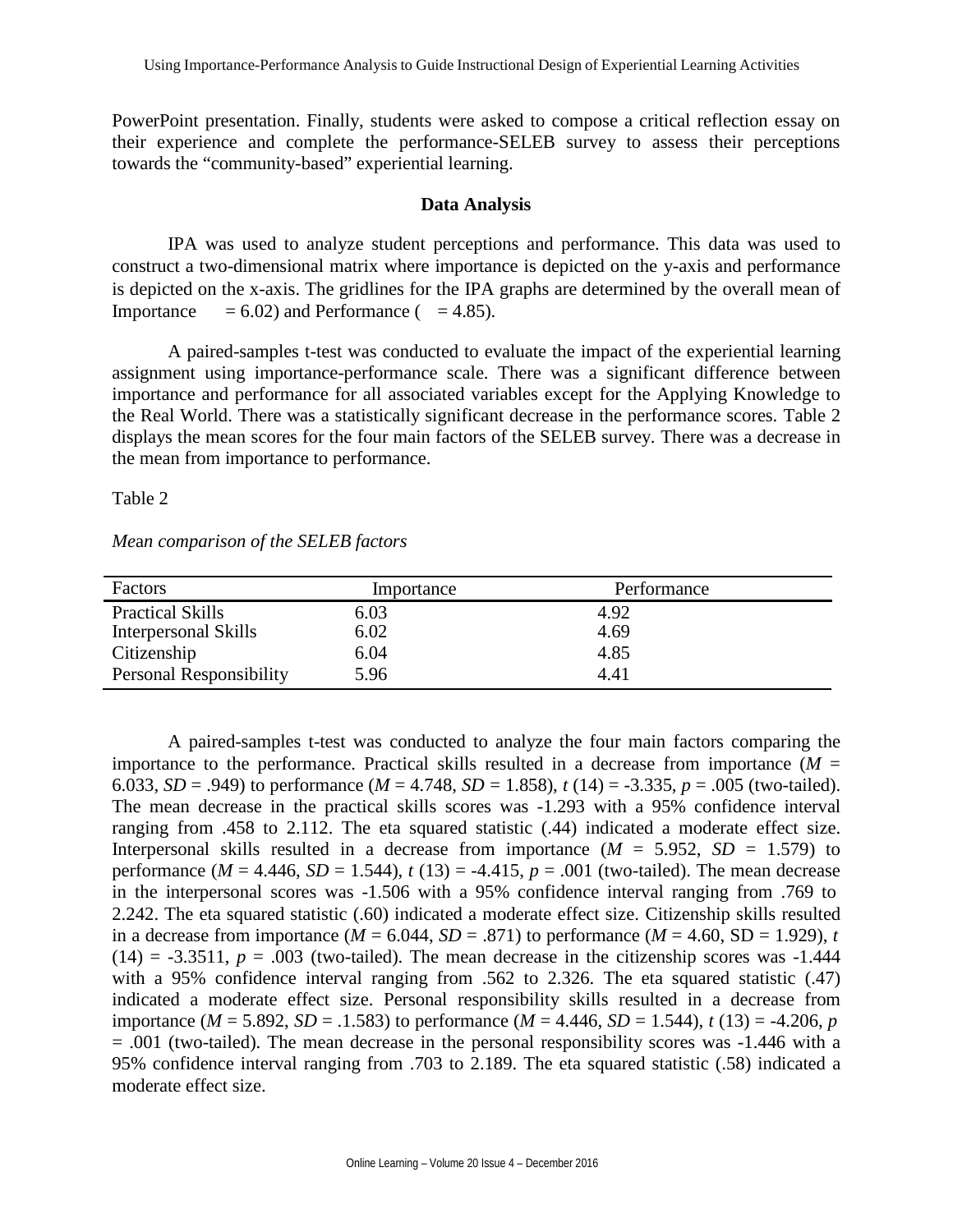| Factor                                          |                    | Sig. (2-tailed) | Eta squared  |
|-------------------------------------------------|--------------------|-----------------|--------------|
| <b>Practical Skills</b><br>Interpersonal Skills | $-3.33$<br>$-4.41$ | .005<br>.001    | 0.44<br>0.60 |
| Citizenship                                     | $-3.51$            | .003            | 0.47         |
| Personal                                        | $-4.20$            | .001            | 0.58         |
| Responsibility                                  |                    |                 |              |

Table 3 *t-test importance-performance of SELEB factors*

Table 4 depicts the analysis of the two-tailed t-test for the variables of the four main factors. Each item is labeled which is depicted in Figure 2 on the IPA quadrant. There is a decrease in the mean scores from importance to performance.

Table 4

*t-ttest importance-performance of SELEB items. Letters correspond with Figure 2*

|              | <b>SELEB</b> Items                                 | Mean       | Mean        | $\boldsymbol{t}$ | Sig. $(2-$ | Eta squared |
|--------------|----------------------------------------------------|------------|-------------|------------------|------------|-------------|
|              |                                                    | Importance | Performance |                  | tailed)    |             |
| $\mathbf{A}$ | Applying                                           | 6.53       | 5.47        | $-1.92$          | .076       | 0.21        |
|              | knowledge to the                                   |            |             |                  |            |             |
|              | "Real World"                                       |            |             |                  |            |             |
| B            | Workplace skills                                   | 6.07       | 4.33        | $-3.17$          | .007       | 0.42        |
| $\mathbf C$  | Organizational<br>skills                           | 5.87       | 4.47        | $-2.50$          | .025       | 0.31        |
| D            | Understanding<br>cultural and racial<br>difference | 5.87       | 4.47        | $-2.17$          | .048       | 0.25        |
| E            | Social<br>responsibility and<br>citizenship skills | 5.80       | 4.80        | $-3.24$          | .006       | 0.43        |
| $\mathbf{F}$ | Social self-<br>confidence                         | 5.67       | 4.20        | $-2.95$          | .010       | 0.38        |
| G            | Ability to assume<br>personal<br>responsibility    | 6.00       | 4.40        | $-2.82$          | .014       | 0.36        |
| H            | Gaining the trust                                  | 5.93       | 4.00        | $-3.65$          | .003       | 0.49        |
|              | of others                                          |            |             |                  |            |             |
| $\mathbf I$  | Ability to work<br>with others                     | 5.93       | 4.14        | $-3.70$          | .003       | 0.51        |
| $\mathbf J$  | Leadership skills                                  | 6.07       | 4.53        | $-3.29$          | .005       | 0.44        |
| K            | Communication<br>skills                            | 6.00       | 4.60        | $-2.28$          | .004       | 0.45        |

*Note.* \*p < .05, two-tailed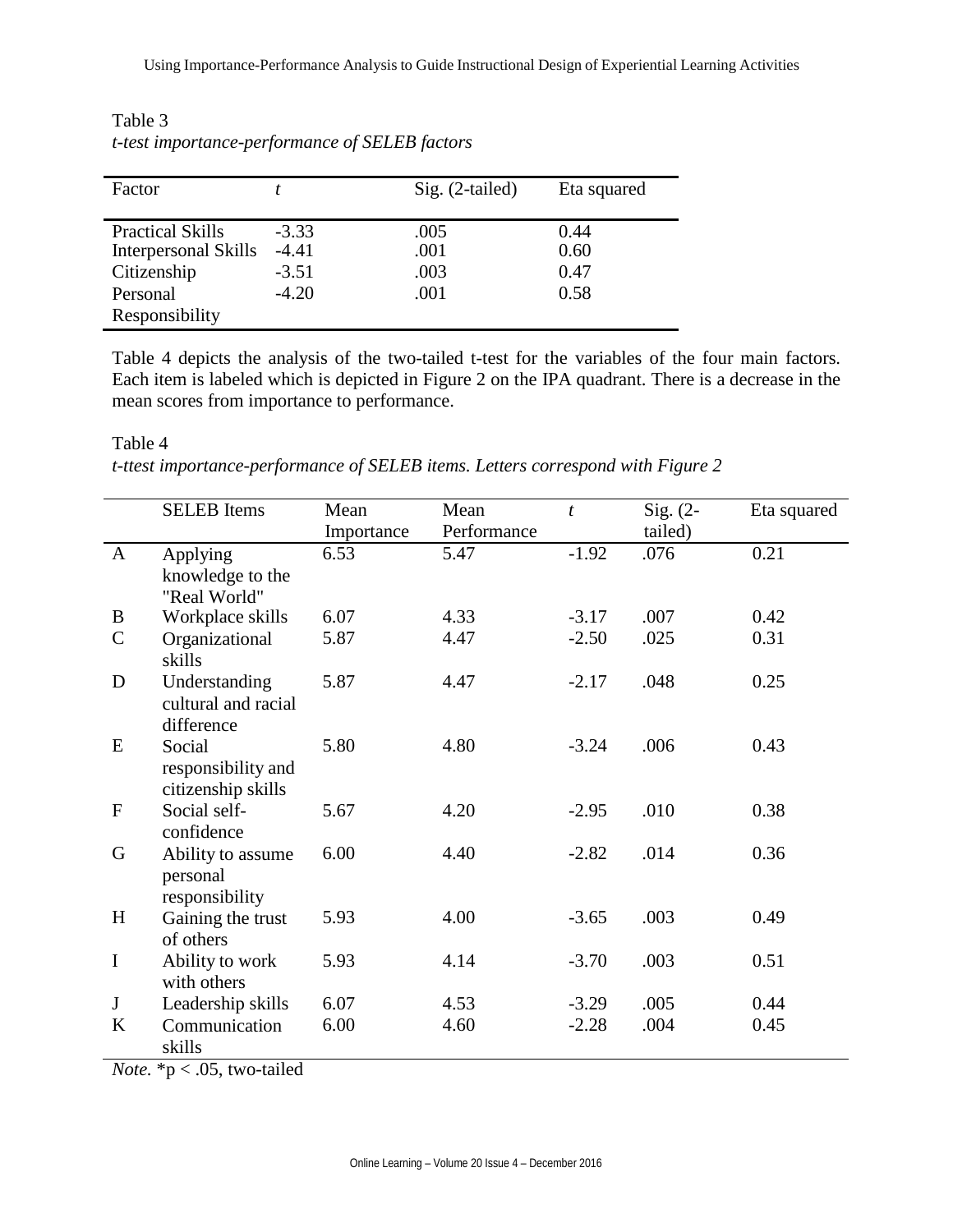Figure 2 illustrates the associated variables from the importance and performance SELEB scale on an importance-performance quadrant. The *x* and *y* axis is determined by determining the overall mean score for both importance and performance (Huybers, 2014). The overall importance mean was 6.022 and overall performance was 4.854. Applying real world skills landed in the upper right quadrant, which suggests that this activity met both the importance and performance for students. Workplace and leadership skills fall between the upper left (concentrate here) and lower left (low priority) quadrants. All other skills fell in the low priority quadrant.



*Figure 2.* Results from the importance-performance mean.

## **Discussion and Conclusion**

The results in this experiential learning activity demonstrated that students were able to apply classroom knowledge to real world activities. Although there was a decrease in the mean for all associated variables of the SELEB survey, this was an introductory class that included both majors and non-majors. The instructor's main objective in this introductory course was to connect theory with practice; thus the experiential learning activity was successful. Many of the studies conducted in online experiential learning thus far have neither included the results of their surveys nor used an instrument designed for experiential/service learning. The results of this exploratory study can assist with the design of experiential learning activities depending on the goals of the instructor and the activity/course. Since this course was an introductory course that included majors and non-majors, students may not have found value in the other associated variables. The goal of the instructor was for students to connect classroom concepts to the real world and this was successful.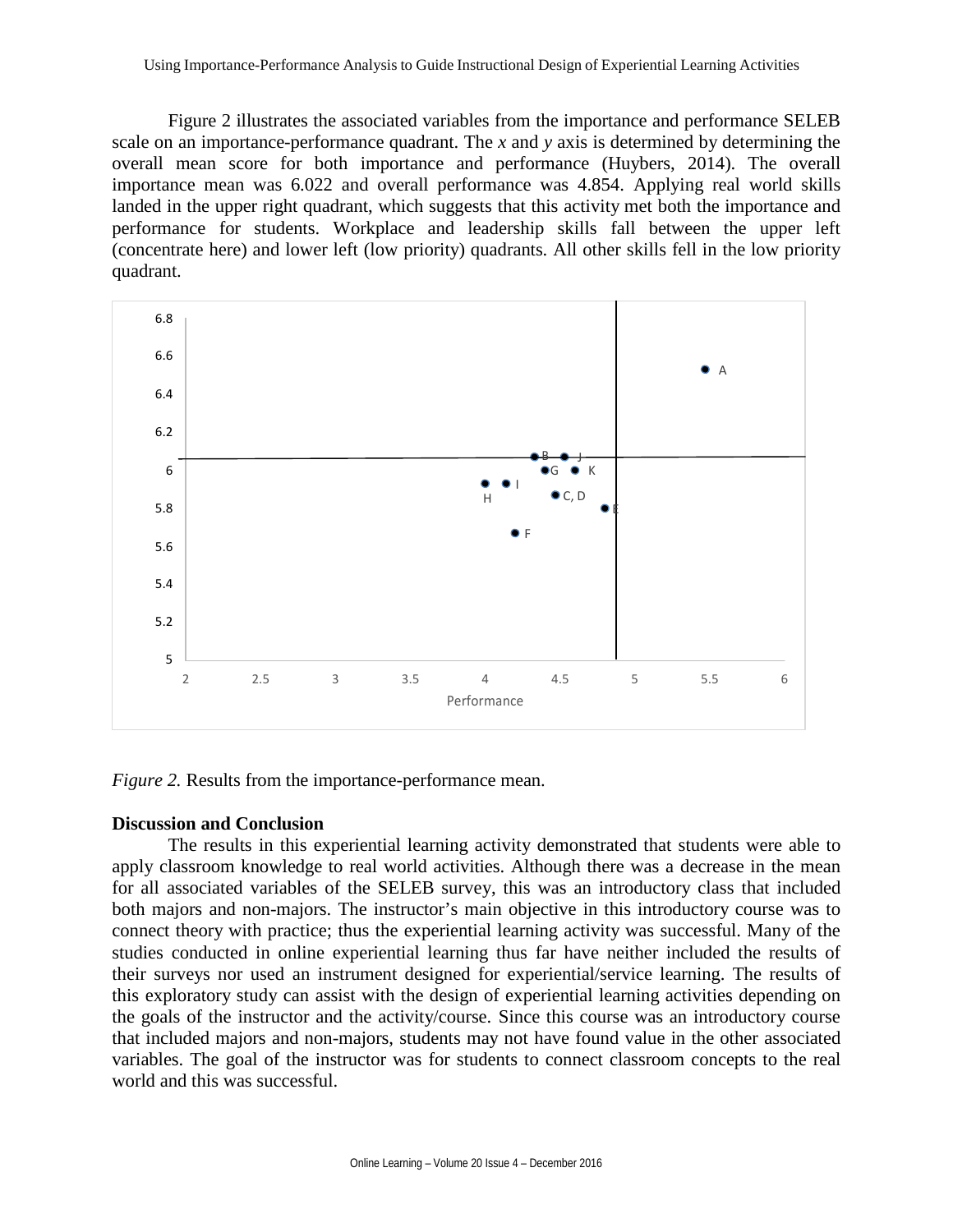#### **Limitations and Future Research**

The use of importance-performance analysis can be an important evaluation tool to guide the design of experiential learning whether in online or face-to-face environments. This study had several limitations. One limitation was the sample size. This study applied to only one introductory class and students had the option to participate, which likely reduced the number of participants. Sample size could be increased by using multiple sections of the same course. Another limitation was the fact that the course was an introductory course that included both majors and non-majors; therefore, students may not have perceived the experiential learning activity to be beneficial. Perhaps future studies could compare majors and non-majors to determine if perceptions change. Further studies should be conducted across disciplines to make the findings more generalizable.

# **References**

- Allen, I. E., & Seaman, J. (2014). Grade change: Tracking online education in the United States. Babson Survey Research Group and Ouahog Research Group.
- Baruch, Y., & Holtom, B. C. (2008). Survey response rate levels and trends in organizational research. *Human Relations*, *61*(8), 1139-1160.
- Boss, J. A. (1994). The effect of community service work on the moral development of college ethics students. *Journal of Moral Education*, *23*(2), 183-198.
- Carver, R. L. (1997). Theoretical underpinnings of service learning. *Theory into Practice*, *36*(3), 143-49.
- Cohen, J., & Kinsey, D. F. (1994). "Doing Good" and Scholarship: A Service-Learning Study. *Journalism Educator*, *48*(4), 4-14.
- The Condition of Education. (2014, May). Retrieved fro[m](http://nces.ed.gov/pubs2014/2014083.pdf) <http://nces.ed.gov/pubs2014/2014083.pdf>
- Deans, T. (1999). Service-Learning in Two Keys: Paulo Freire's Critical Pedagogy in Relation to John Dewey's Pragmatism. *Michigan Journal of Community Service Learning*, *6*, 15-29.
- Eyler, J., Giles, D. E., Jr., Stenson, C. M, & Gray, C. J. (2001). *At a glance: What we know about the effects of service-learning on college students, faculty, institutions, and communities, 1993-2000:* Third Edition. Nashville, TN: Vanderbilt University.
- Giles Jr., D. E., & Eyler, J. (1994a). The impact of a college community service laboratory on students' personal, social, and cognitive outcomes. *Journal of Adolescence*, *17*(4), 327- 339.
- Giles, D. E. Jr., & Eyler, J. (1994). The theoretical roots of service-learning in John Dewey: Toward a theory of service-learning. *Michigan Journal of Community Service Learning, 1*(1), 77-85.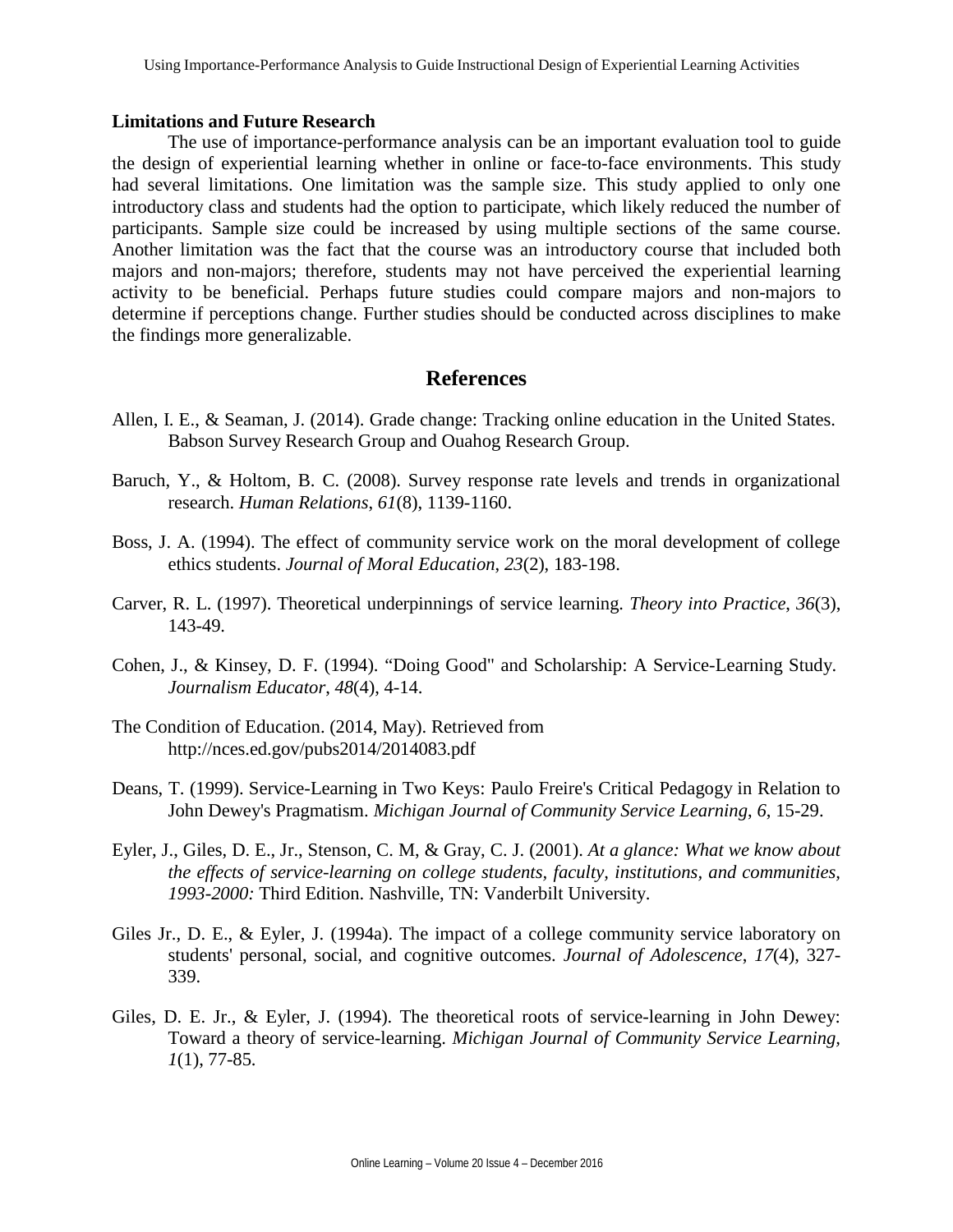- Huybers, T. (2014). Student evaluation of teaching: the use of best–worst scaling. *Assessment & Evaluation in Higher Education*, *39*(4), 496-513.
- Karns, G. L. (2005). An update of marketing student perceptions of learning activities: Structure, preferences, and effectiveness. *Journal of Marketing Education, 27*(2), 163-171.
- Kolb, D. A., Boyatzis, R. E., & Mainemelis, C. (2001). Experiential learning theory: Previous research and new directions. *Perspectives on thinking, learning, and cognitive styles, 1*, 227-247.
- Kolb, A. Y., & Kolb, D. A. (2005). Learning styles and learning spaces: Enhancing experiential learning in higher education. *Academy of Management Learning & Education*, *4*(2), 193- 212.
- Kolb, A. Y., & Kolb, D. A. (2009). The learning way: Meta-cognitive aspects of experiential learning. *Simulation & Gaming*, *40*(3), 297-327.
- Kolb, D. A., & Lewis L. H. (1986). Facilitating experiential learning: Observations and reflections. *New Directions for Continuing Education*, *30*, 99-107.
- Lewis, R. (2004). Importance-performance analysis. *Australasian Journal of Engineering Education*, *2*, 1-8.
- Malvey, D. M., Hamby, E. F., & Fottler, M. D. (2006). E-service learning: A pedagogic innovation for healthcare management education. *Journal of Health Administration Education*, *33*(2), 181-198.
- Markus, G. B., Howard, J. P., & King, D. C. (1993). Notes: Integrating community service and classroom instruction enhances learning: Results from an experiment. *Educational Evaluation and Policy Analysis*, *15*(4), 410-419.
- McGorry, S. Y. (2012). No significant difference in service learning online. *Journal of Asynchronous Learning Networks*, *16*(4), 45-54.
- Oh, H. (2001). Revisiting importance–performance analysis. *Tourism management*, *22*(6), 617- 627.
- Ortinau, D. J., Bush, A. J., Bush, R. P., & Twible, J. L. (1989). The use of importanceperformance analysis for improving the quality of marketing education: interpreting faculty-course evaluations. *Journal of Marketing Education*, *11*(2), 78-86.
- Petkus, E. Jr. (2000). A theoretical and practical framework for service-learning in marketing: Kolb's experiential learning cycle. *Journal of Marketing Education*, *22*(1), 64-70.
- Siniscalchi, J. M., Beale, E. K., & Fortuna, A. (2008). Using importance‐performance analysis to evaluate training. *Performance Improvement*, *47*(10), 30-35.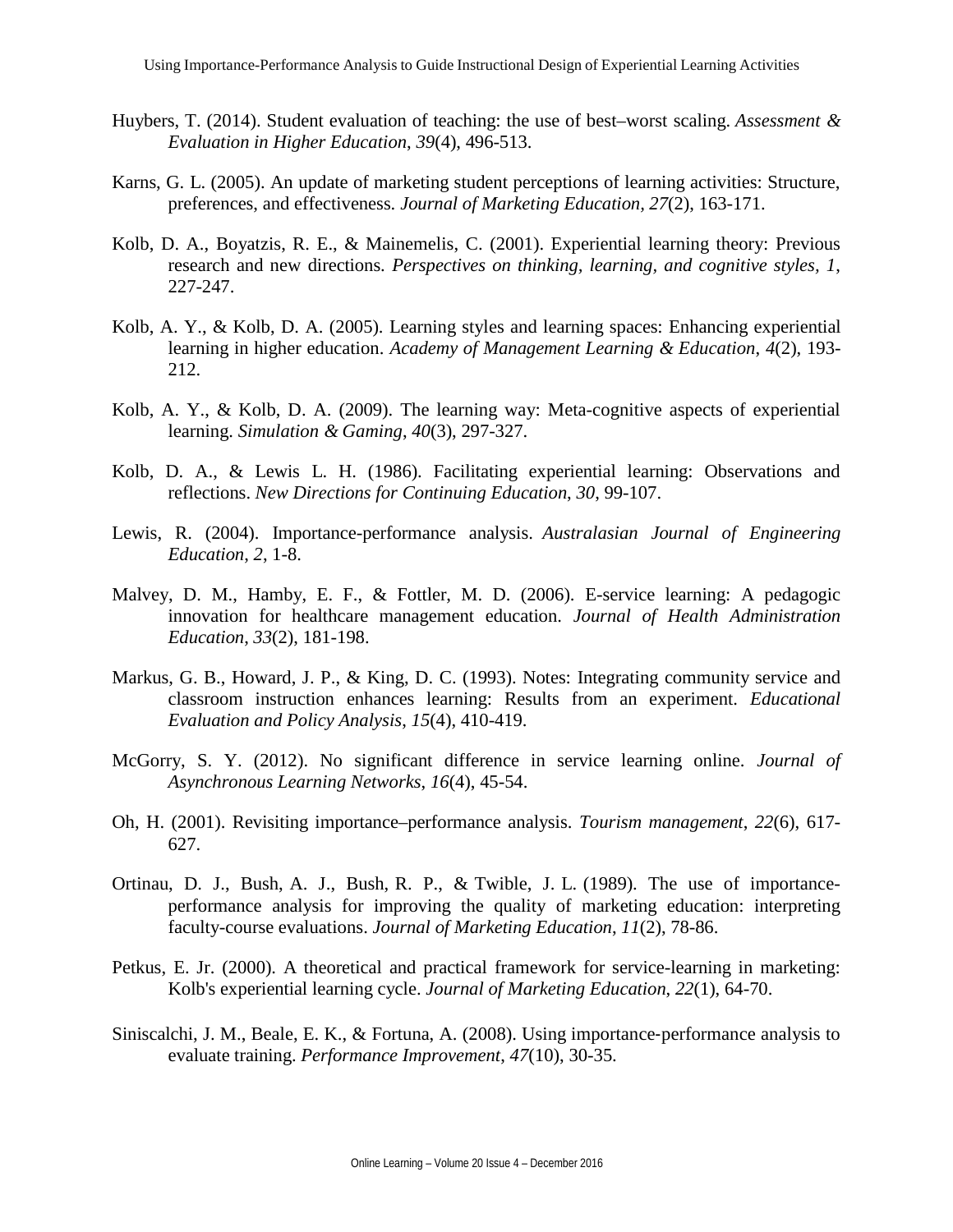- Toncar, M. F., Reid, J. S., Burns, D. J., Anderson, C. E., & Nguyen, H. P. (2006). Uniform assessment of the benefits of service learning: The development, evaluation, and implementation of the SELEB scale. *Journal of Marketing Theory & Practice*, *14*(3), 223-238. doi:10.2753/MTP1069-6679140304
- Waldner, L. S., McGorry, S. Y., & Widener, M. C. (2010). Extreme e-service learning (XE-SL): E-service learning in the 100% online course. *Merlot Journal of Online Learning and Teaching*, *6*(4), 839-851.
- Waldner, L. S., McGorry, S. Y., & Widener, M. C. (2012). E-service-learning: The evolution of service-learning to engage a growing online student population. *Journal of Higher Education Outreach and Engagement*, *16*(2), 123-150.